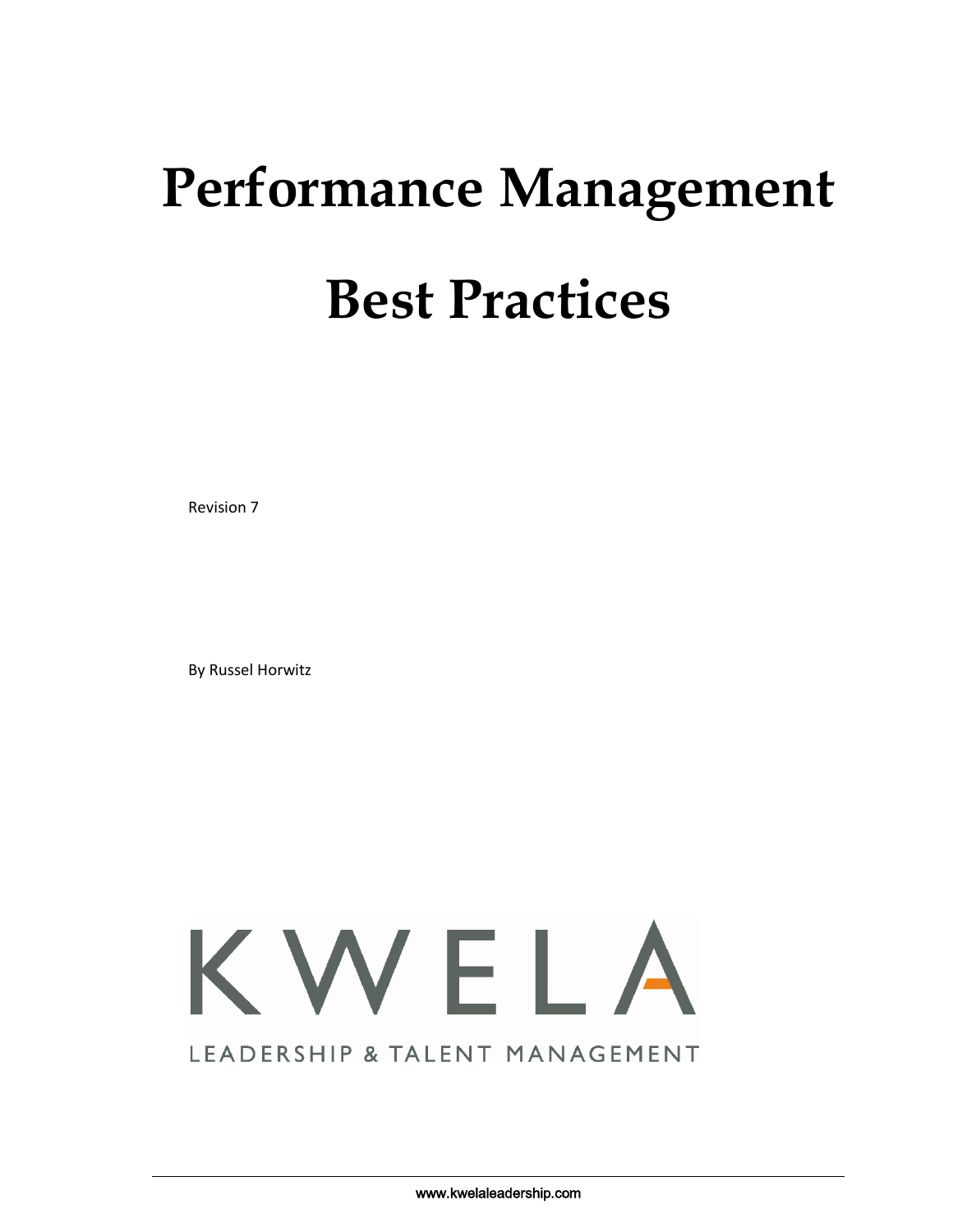# **TABLE OF CONTENTS**

| Signs of a working performance management system  5                      |  |
|--------------------------------------------------------------------------|--|
|                                                                          |  |
|                                                                          |  |
| 1.                                                                       |  |
| 2.                                                                       |  |
| 3.                                                                       |  |
| 4.                                                                       |  |
| 5.                                                                       |  |
| 6.                                                                       |  |
| 7.                                                                       |  |
| Using 360 reviews to support the performance evaluation process 11<br>8. |  |
| 9.                                                                       |  |
|                                                                          |  |
|                                                                          |  |
|                                                                          |  |
|                                                                          |  |
|                                                                          |  |
|                                                                          |  |
|                                                                          |  |
|                                                                          |  |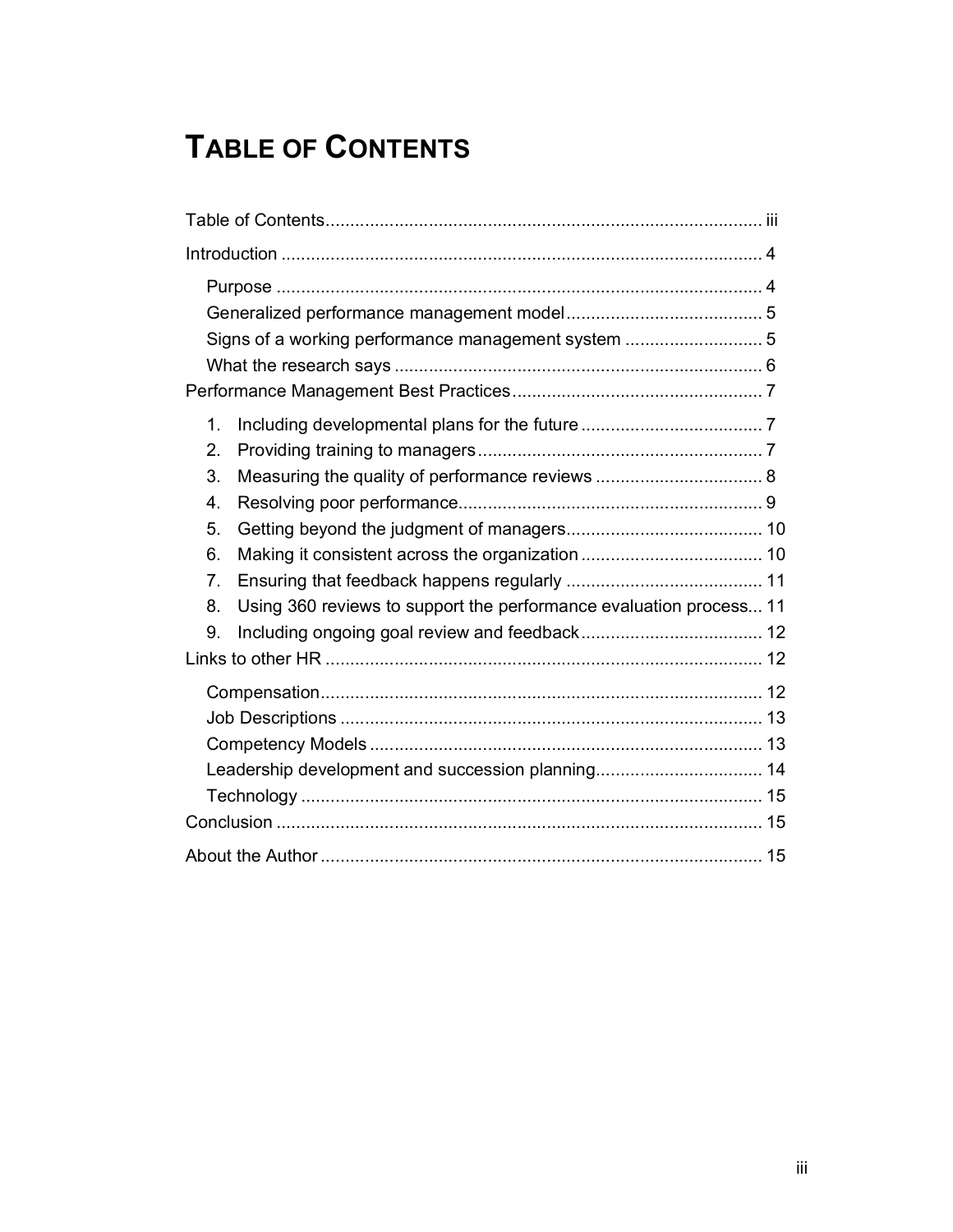# **INTRODUCTION**

One of the ironies of performance management systems is that so many people find they do not perform very well. A survey by People IQ, a company that provides Web-based performance review systems, reported that only 13% of U.S. managers and workers and just 6% of CEO's believe their organization's PM system is useful! 1

# *PURPOSE*

The term "Performance Management System" is often used synonymously with "performance review". Actually, thinking this way is one of the things that get organizations into trouble, because the yearly review process, no matter how well designed, is not enough to ensure that employees perform at their best.

The purpose of a performance management system is essentially to link people's individual actions and behaviours to organizational strategy, and it does this by:

- Getting employees focused on doing the right things
- Helping employees overcome performance barriers
- Consistently answer three questions for each employee:
	- 1. What am I doing well?
	- 2. What do I need to do differently?
	- 3. What does the organization need to do differently to help me perform at my best?

An acid test of a good performance management system is the answer to the question: "are employees performing at their best?"

<sup>1</sup> Brown, David. "Performance Management Systems Need Fixing: Survey." Canadian HR Reporter. ProQuest. April 11, 2005, pp. 1-2.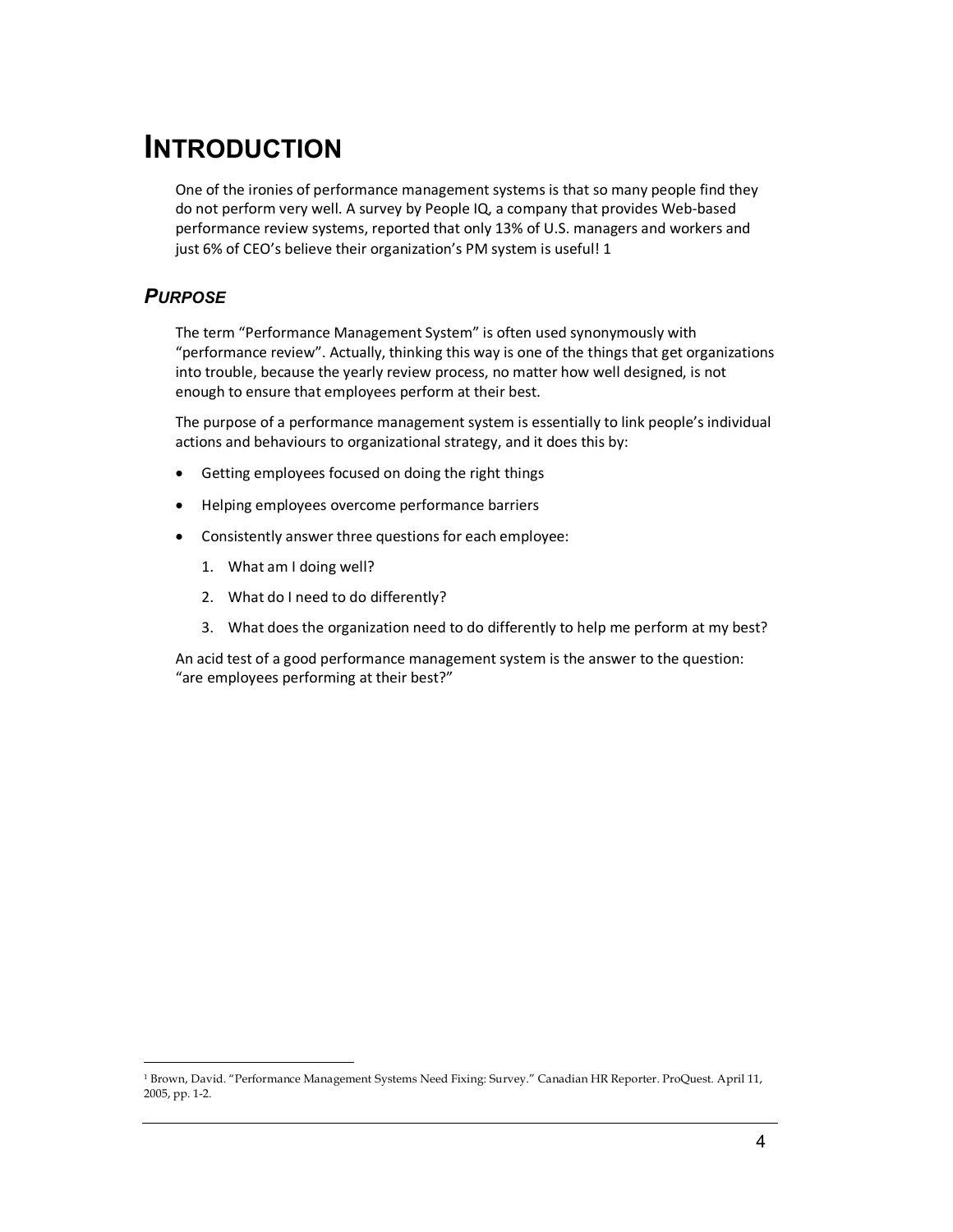#### *GENERALIZED PERFORMANCE MANAGEMENT MODEL*

Refer to the following general model as a basis for discussion in this document:



#### *SIGNS OF A WORKING PERFORMANCE MANAGEMENT SYSTEM*

In order to understand how well your organization's performance management system is working, look beyond the forms, processes and structures. If you see most or all of the following things in place, then your system is probably working well:

- 1. High morale / low turnover
- 2. High levels of teamwork, even across departments
- 3. Great promotion decisions
- 4. Organizational goals are typically met
- 5. People understand how they need to improve
- 6. Performance reviews are done consistently, and on time
- 7. Process differentiates high/low performers
- 8. Terminated employees have consistently received written feedback specifying that their performance was below par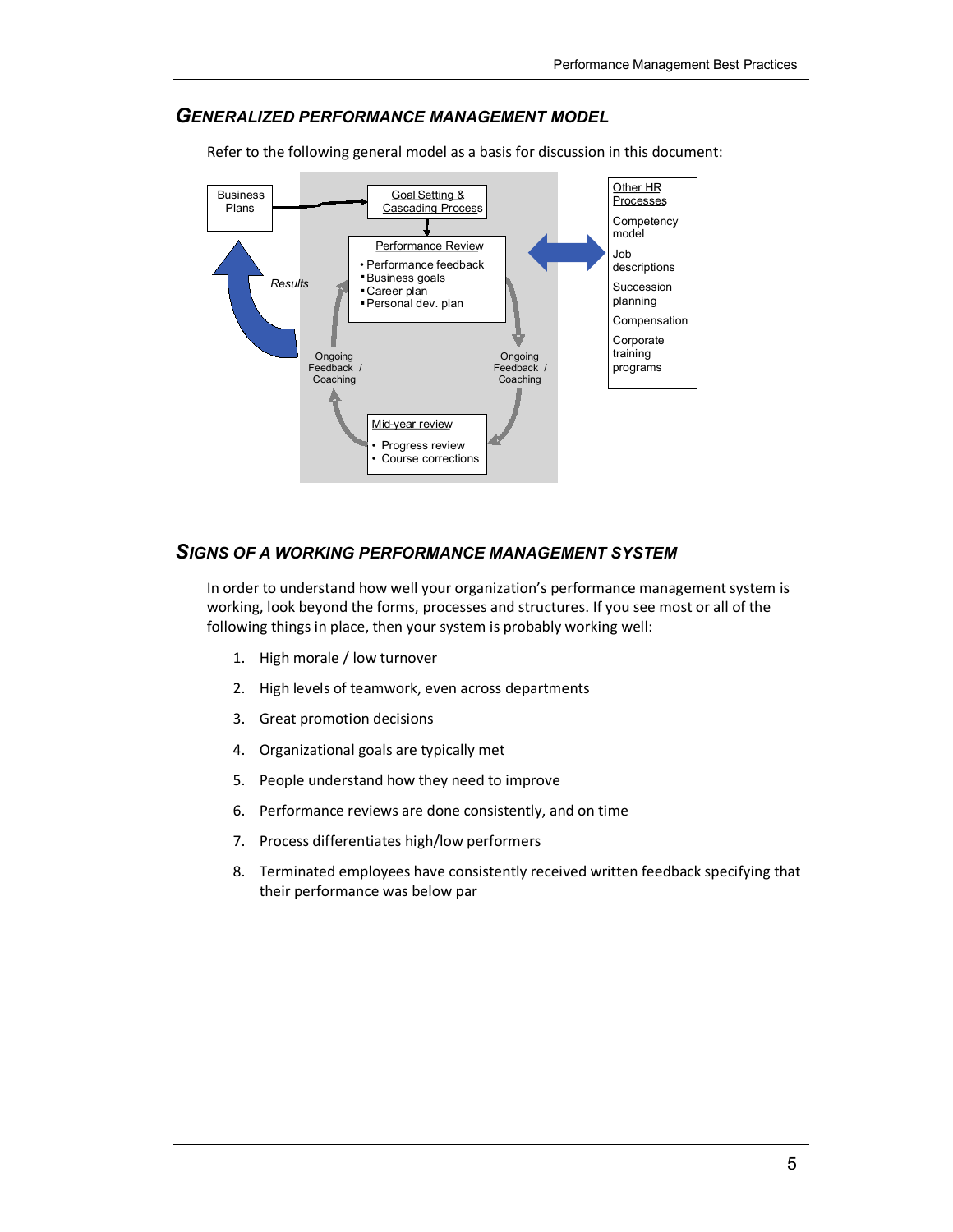## *WHAT THE RESEARCH SAYS*

One study<sup>2</sup> surveyed more than 550 individuals, primarily senior-level HR professionals, representing finance and insurance, health care, higher education, manufacturing, professional services, public sector and utilities. The organizations represented in the study range in size from fewer than 100 employees to more than 100,000 employees. Their findings, in a nutshell were that:

- Performance management techniques for effective and less effective organizations are not very different.
- The greatest difference is the level of active leadership support and championing of the process.

This is supported by our own observations – i.e. a strong organizational culture with respect to setting goals, giving feedback and coaching, starting from the CEO is the largest determinant of high-performance.

Backing up this assertion, research from the Institute for Corporate Productivity (formerly the Human Resource Institute) indicates that there are several well-defined steps that can make performance management an effective process in any organization. Their study, "Finding the Keys to Performance Management: A Study of Current Trends and Future Possibilities", surveyed more than 1,000 HR professionals representing various industries and company sizes.

Nine key practices for effective performance management were found:

- 1. The performance management process includes developmental plans for the future.
- 2. Training is provided to managers on how to conduct a performance evaluation meeting.
- 3. The quality of performance reviews is measured.
- 4. There is a system in place to address and resolve poor performance.
- 5. The performance review includes information other than that based on the judgment of managers.
- 6. The performance review process is consistent across the organization.
- 7. Employees can expect feedback on their performance more than once a year.
- 8. 360 reviews are used to support the performance evaluation process.
- 9. The performance management process includes ongoing goal review and feedback from managers.

According to the research team, it is not necessary to have all nine key practices, however the more practices an organization implements, the more effective the program. It doesn't matter which of the nine practices are implemented as much as how many are implemented.<sup>3</sup>

The focus of the remainder of this white paper is to present our point of view of how to actually implement these 9 key practices.

<sup>2</sup> 2007 WorldatWork and Sibson State of Performance Management Study

<sup>3</sup> Quoted on www.insala.com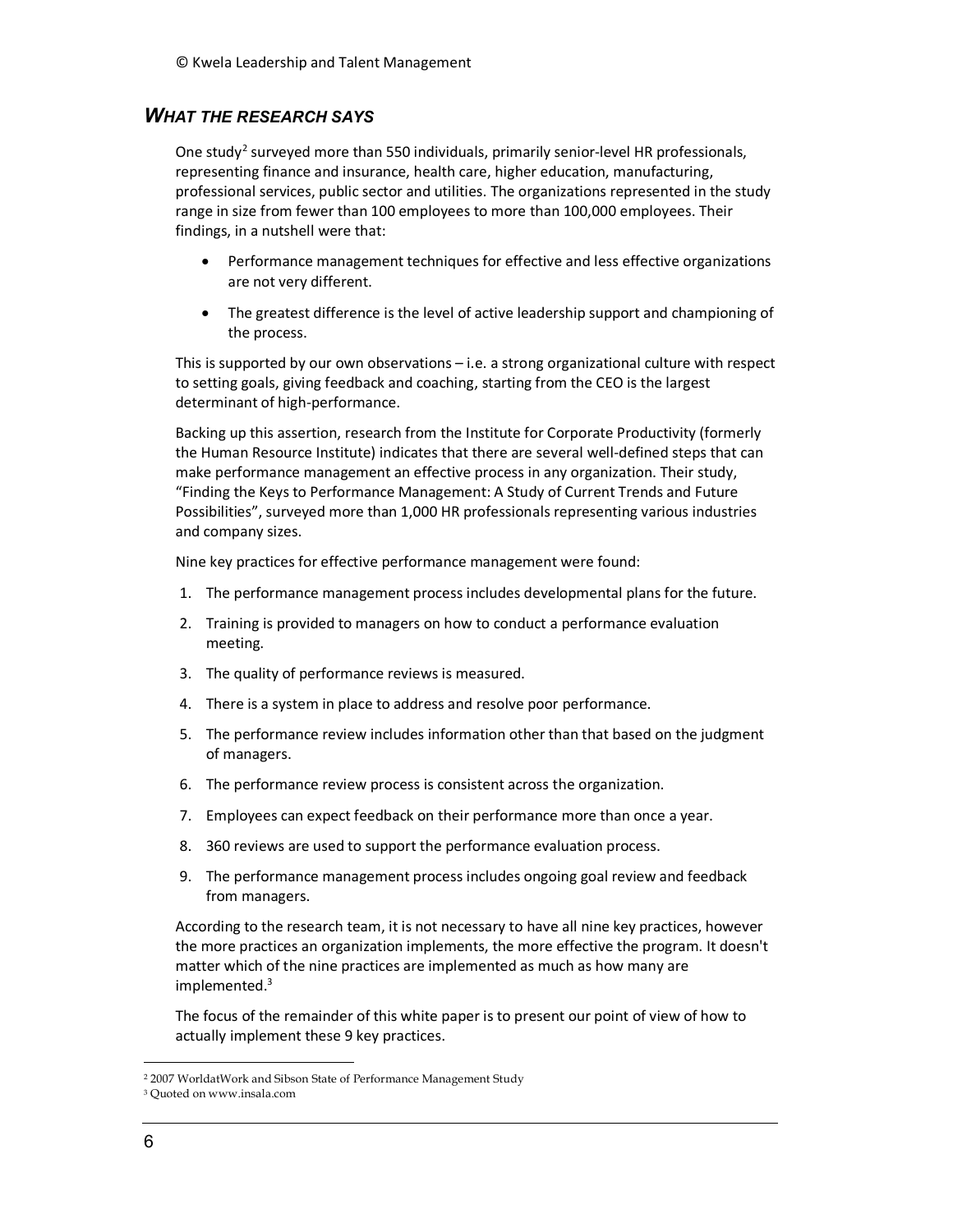# **PERFORMANCE MANAGEMENT BEST PRACTICES**

## *1. INCLUDING DEVELOPMENTAL PLANS FOR THE FUTURE*

Feedback alone won't get people to where they need to be. The performance management system should ensure that a development goal (preferably one) is identified for each individual, and a forward-looking action plan is documented for how to get there.

This may not come naturally for managers, many of whom are more accustomed to providing feedback on the past during an evaluation versus focusing on the future.

Here is an example of what a development goal and action plan may look like:

# **Example:**

**Development goal:** Adapting to a high workload

#### **Action plan:**

- Take an assertiveness or conflict resolution training course by June
- Maintain an updated priority list, review with the boss every 2 weeks
- If an urgent request cannot be met in regular work hours, either say "no" or deprioritize something else, consulting the boss if necessary
- Stay focused when doing work that requires time and concentration (avoid constant checking of email and other interruptions)
- Hold monthly 1-on-1's with the team, and ask them about their workload. Ensure that each member is comfortable with expectations
- Develop a simple and objective way to measure the workload of the group by next month and begin monitoring it
- Begin advocating for a new hire immediately

The development planning process can be institutionalized by doing two things:

- a. Ensure that your process and forms incorporate this step
- b. Ensure that managers are adequately trained to hold coaching conversations. People are far more likely to implement a development plan that they helped create, versus one they were ordered to do.

# *2. PROVIDING TRAINING TO MANAGERS*

Great managers are more able to realize the potential of their staff because:

- They constantly look for and work with each person's set of unique talents, pattern of behaviours and passions. Great managers strive to sculpt each employee's job in way that ensures that they are working on things that come naturally to them.
- They know that persistence directed at a non-talent is self-destructive.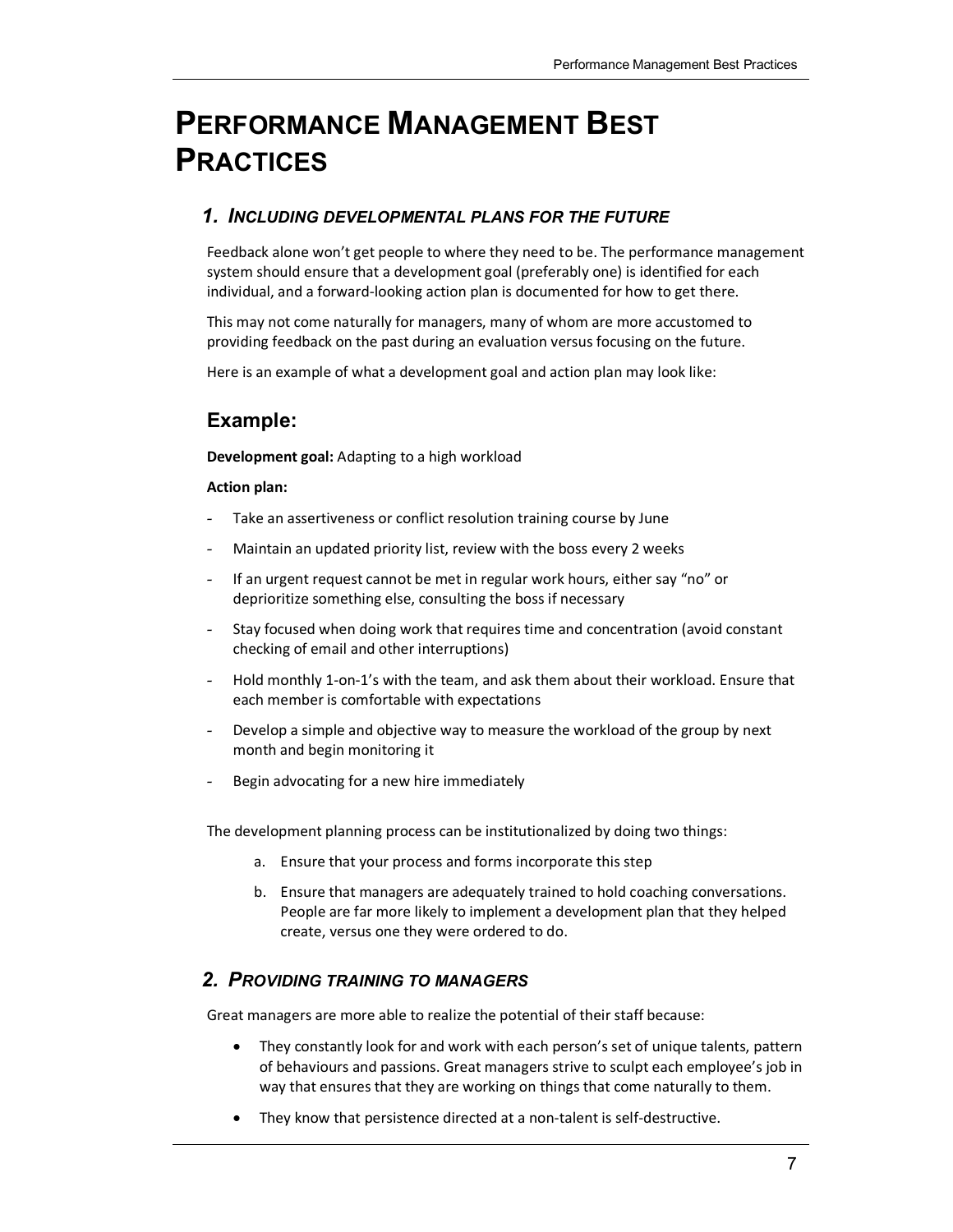#### © Kwela Leadership and Talent Management

The key skills which are required to achieve the above throughout the performance management cycle can be summarized as:

- Goal setting
- Giving feedback
- Listening & conflict resolution skills
- Coaching skills
- Career management skills
- Holding performance reviews

All of these skills can be gained though training. Instead of focusing training on how to use the performance review process, make the process simple and self-documenting (i.e. by putting instruction right into the forms), and instead focus training on the broader set of skills shown above.

The famous Gallup Q12 questions (see www.gallup.com) show the extent to which managers can affect motivation and engagement through coaching.

## *3. MEASURING THE QUALITY OF PERFORMANCE REVIEWS*

Here are some tried and tested ways that managers can be measured and held accountable for conducting great performance conversations:

# **Adding people management as a core competency**

The performance management system itself can include coaching as a core competency, meaning that managers will be measured on how well they perform in this area, when they receive a performance review. This competency might be described as follows:

#### **Competency: People Management**

- Sets clear expectations of others
- Provides timely recognition on a job well done
- Provides timely and effective corrective feedback
- Delegates decisions and tasks to others
- Gives freedom and authority to people in situations where they are both capable and committed
- Encourages team members to think and solve problems for themselves
- Develops employees in a way that is consistent with their strengths / career aspirations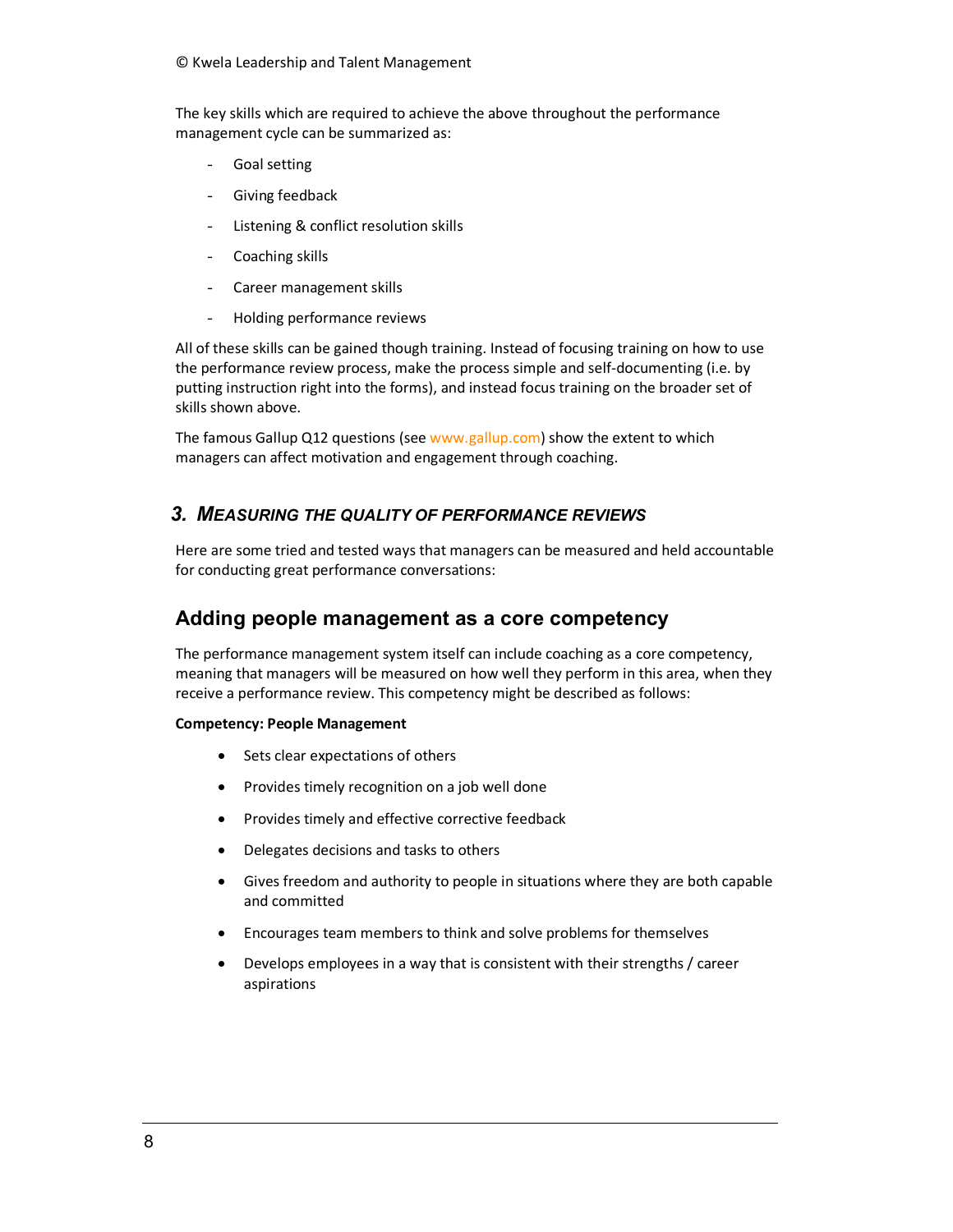# **360 feedback**

360-feedback is a valuable development tool for anyone in a management position. By using the tool, and by including questions that ask about how managers hold conversations with their employees, this skill can be objectively measured and improved. Please see our white paper "360-feedback Best Practices" at www.kwelaleadership.com.

# **Focus groups**

One of the easiest ways to evaluate the quality of performance reviews in general is to hold focus group sessions to ask what is working and what is not. When you do this it is important to involve a good cross-section of people in terms of departments and hierarchy (including managers and front-line employees).

# **Employee surveys**

Employee satisfaction surveys are another great way to measure the extent to which managers are able to hold great performance conversations with employees. You will need to include the right questions in the surveys, and individual senior managers can often be evaluated by reporting by departmental area. Sample questions might include:

- My immediate supervisor positively motivates employees.
- My immediate supervisor clearly communicates goals or assignments to me.
- I am recognized for a job well done.
- My immediate supervisor gives me regular feedback on my performance.
- Other employees are held accountable for their work.
- I am given encouragement and guidance on how to further my development.
- My immediate supervisor does a good job of reviewing my overall performance at review time.

# *4. RESOLVING POOR PERFORMANCE*

The best weapon in resolving poor performance is ensuring that managers provide *regular and constructive feedback*, and hold conversations about goals and careers. This is always the place to start when there is a poor performance problem, and once again relates back to manager skills and training.

In many, if not most cases, a well-trained manager will be able to rectify the situation just by providing the right support. For example, a manager confronted with poor performance must provide feedback in a timely fashion, stating what he/she observed without passing judgement, and should be ready to listen and probe for root causes that he/she was unaware of. The conversation must then focus on the future.

When all else fails, the obvious alternative is disciplinary procedures. Unfortunately few managers actually understand these procedures, which are dictated by company policy, the law and in some cases collective bargaining agreements. As a result, poor performers languish, affecting the performance and morale of others too. Ensure that managers are trained on how to use the disciplinary process, and that it is documented in simple terms.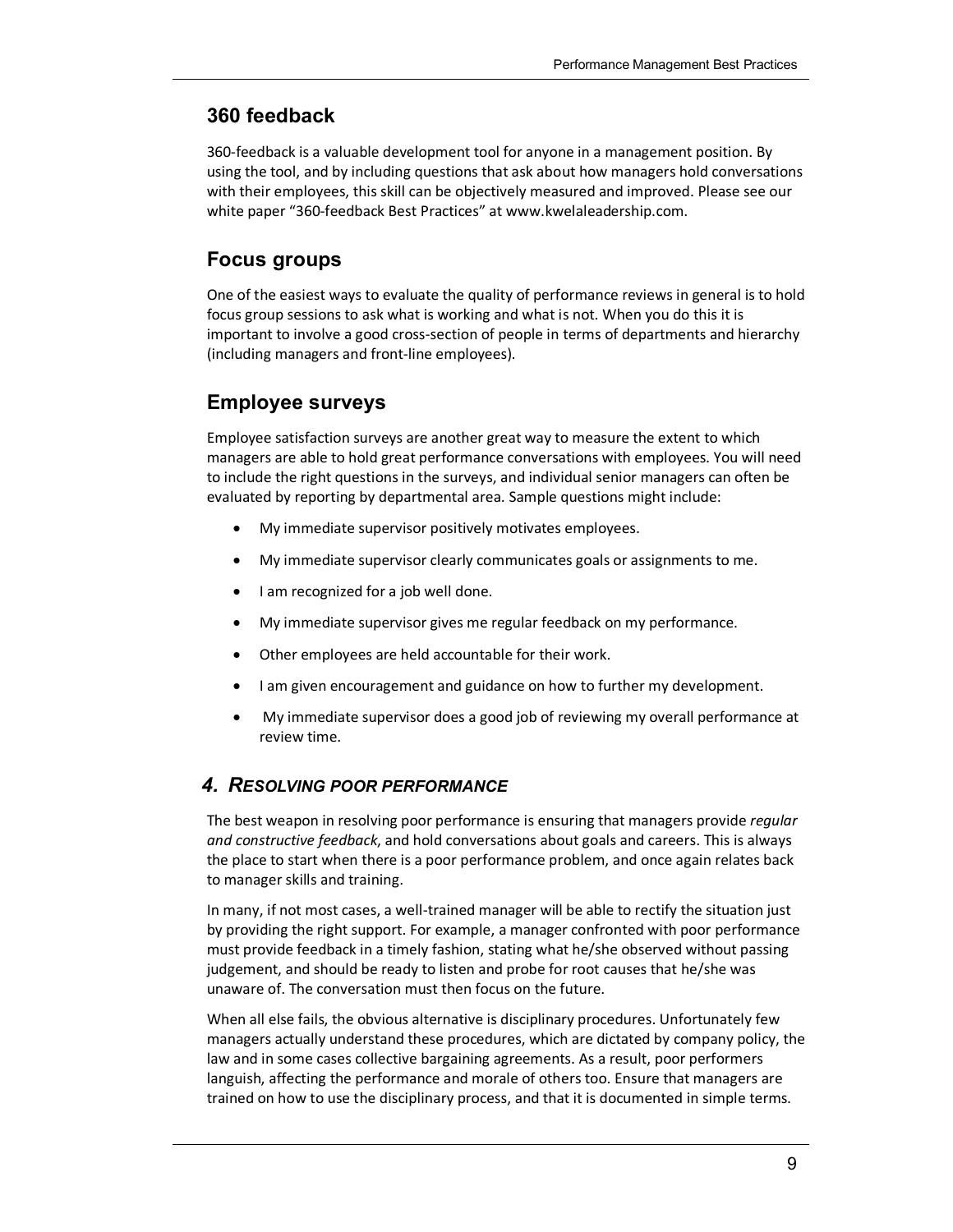## *5. GETTING BEYOND THE JUDGMENT OF MANAGERS*

The "judgement" of the manager in evaluating performance is very often the reason for stress and negativity surrounding the performance management process. One should keep in mind that the manager only has one view of an employee. Others may experience something different. Here are some steps that can be taken to mitigate this problem:

- 1. Ensure that any performance targets are measurable and well worded. It must be clear to the employee what the performance standard is (i.e. "Improve xyz" is not good enough), and what constitutes a job well done. The SMART method (Specific, Measureable, Attainable, Relevant, and Time-bound) is typically used. It is surprising how many senior leaders know the mnemonic but don't actually apply it!
- 2. Ensure that before a manager evaluates an employee, that they practice some "walk-around" evaluations. They should talk to the employee's team-mates, internal & external clients and others that the employee works with to develop a full picture.

We suggest avoiding having others submit written feedback documents because it eliminates essential dialog, takes too much time and creates paper trails that may break confidentiality. An exception to this recommendation would be a welldesigned 360-feedback system.

- 3. Consider using 360-feedback. This formalizes the gathering of information from multiple perspectives, and greatly mitigates any bases in the judgement of the manager. To work well the process needs to short, and should ideally be done anonymously online.
- 4. <sup>4</sup>Consider using a talent review process to evaluate employees, particularly those in management. Talent reviews are where senior individuals collaborate to evaluate more junior employees, and the outcome is typically far more objective than the opinion of the direct manager. This also makes the process and an ideal forum to do succession planning as well. The grid shown is a sample talent review matrix that can be used to compare individuals for leadership roles in a succession planning application.



The process of populating the grid through discussion between senior managers has the effect of bringing a great deal of objectivity to the assessment of how people are performing, and what their potential is.

# *6. MAKING IT CONSISTENT ACROSS THE ORGANIZATION*

Consistency matters. Any senior leader that does not endorse the performance management system will tend to result in an entire department that does not endorse it.

Here are some things that will help with consistency:

<sup>4</sup> Source: Gallup. Graphic by Tommy McCall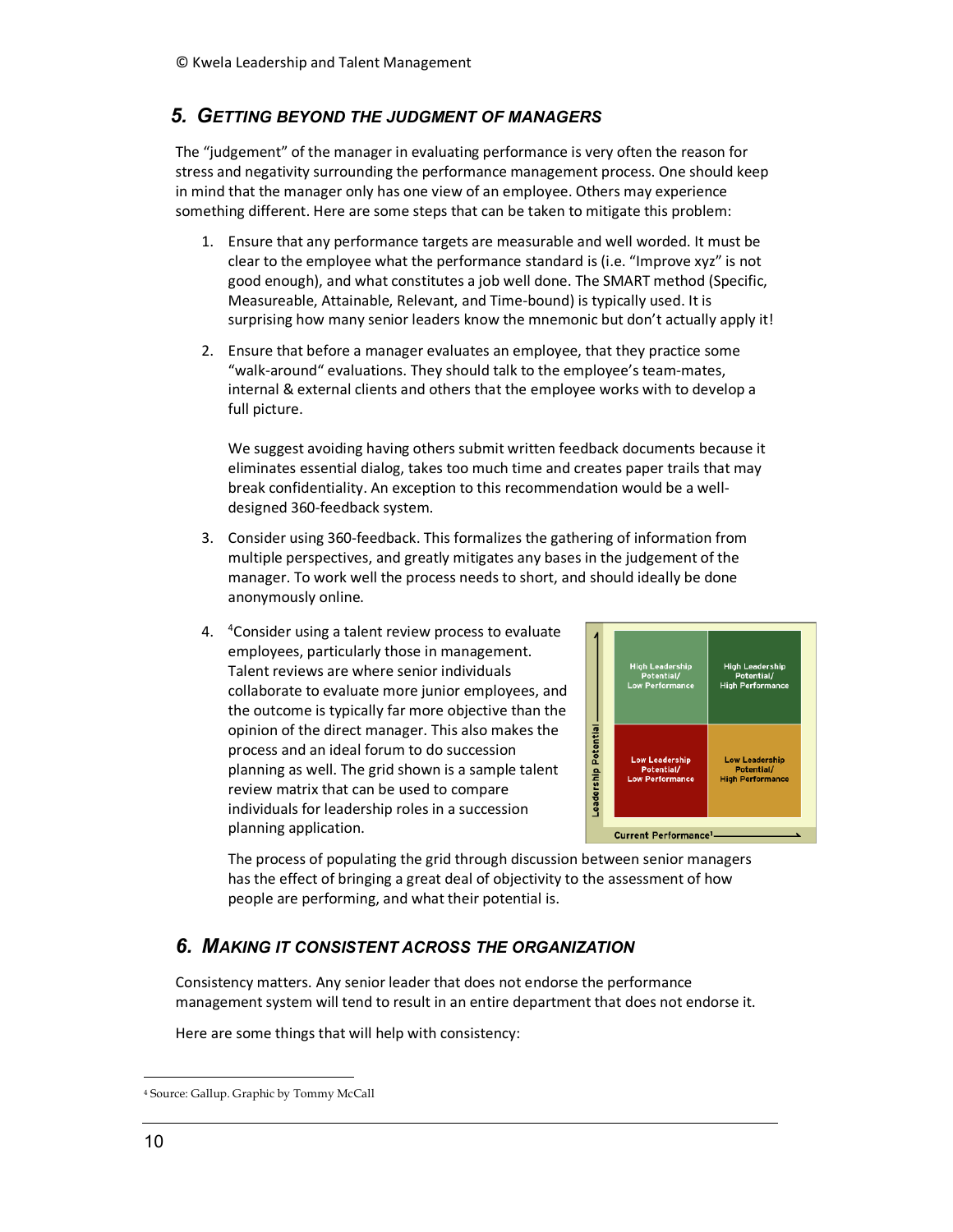- 1. **Start at the top.** The CEO must model the way with his/her direct reports. Furthermore, he/she must hold them accountable to endorse the performance management system with respect to managing their reports. If training is provided to managers on how to set goals, give feedback and coach, the senior team should attend too.
- 2. **Understand the limitation of ratings.** Too often performance evaluations degenerate into arguments about ratings. Don't expect managers to consistently apply the difference between "good", "very good" and "outstanding" – they won't, no matter how well you document it. The result is frequently hurt feelings, arguments and difficulty getting managers to complete their performance reviews

Consider not using a rating scale at all – we find that a short written explanation is a good alternative. If you must use a rating scale, keep it to just 3 categories, e.g.: "Does not meet expectations", Meets expectations" and "Exceeds expectations".

# *7. ENSURING THAT FEEDBACK HAPPENS REGULARLY*

The once a year review, while good for evaluation, is unlikely to improve performance in any meaningful way. Feedback has to be far more regular for people to break old habits and learn new behaviours. There are a few things that can be done to ensure that feedback happens regularly

- Institutionalize quarterly or mid-year reviews. If you do this, provide an abbreviated procedure so that reviews are not perceived as time consuming. An example of a highly effective abbreviated procedure is Marshall Goldsmith's "Six Question Process":<sup>5</sup>
	- 1. Where are we going?
	- 2. Where are you going?
	- 3. What is going well?
	- 4. What are key suggestions for improvement?
	- 5. How can I help?
	- 6. What suggestions do you have for me?
- Hold managers accountable for coaching regularly. As we mentioned earlier this can be done by making it a core competency, measuring it through tools such as 360-feedback, as well as by providing training on how to recognize and use everyday opportunities to coach.

# *8. USING 360 REVIEWS TO SUPPORT THE PERFORMANCE EVALUATION PROCESS*

360-feedback is not a replacement for the essential manager – employee conversations. However it does add a powerful element of objectivity, particularly for employees that are themselves managers.

<sup>5</sup> For more information, please see www.marshallgoldsmithlibrary.com and search on "The Six-Question Process"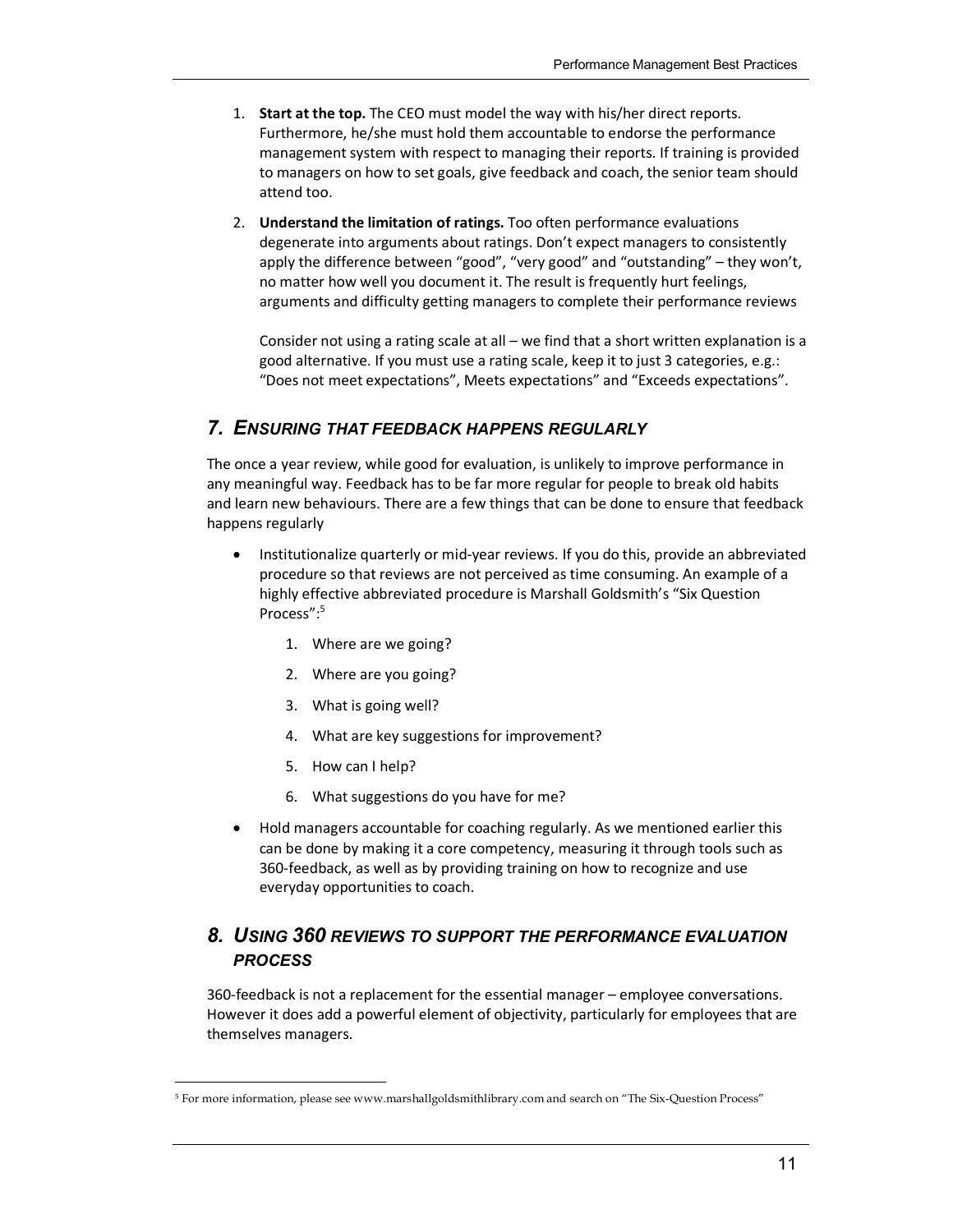#### © Kwela Leadership and Talent Management

The best practices for implementing 360-feedback are:

- 1. Ensure that the organization is ready
- 2. Make the purpose clear
- 3. Start at the top
- 4. Select the right tool
- 5. Ensure confidentiality
- 6. Give participants input into reviewer selection
- 7. Eliminate destructive Feedback
- 8. Provide reports that facilitate easy synthesis
- 9. Provide support for interpreting the data
- 10. Provide support to develop practical action plans
- 11. Ensure that participants involve others
- 12. Follow-up

These practices are described in detail in our white paper "360-Feedback Best Practices", available on Kwela's website.

#### *9. INCLUDING ONGOING GOAL REVIEW AND FEEDBACK*

Too many performance management systems make the incorrect assumption that relevant goals can be set once a year and measured 12 months later. The reality is that the business environment is typically more fluid than that. Goals that were relevant 3 months ago become less important, while other goals become more important over time. If the system does not account for this reality, disappointment results when employees have done a great job but not met their original goals, or they have met their original goals but more important things were allowed to slip.

The performance management process should ensure that goals are continuously reviewed and updated.

This can be ensured by institutionalizing quarterly or mid-year reviews, and by making sure that the process includes goal review.

# **LINKS TO OTHER HR**

#### *COMPENSATION*

As CEO of GE, Jack Welsh stated that "It's a sin to lose a top performer". Most organizations that we know are concerned about keeping top performers, and many pay them more – some substantially more. While this is an excellent idea, the devil is in the details... some pay-for-performance systems can actually have the effect of reducing overall engagement, along with performance!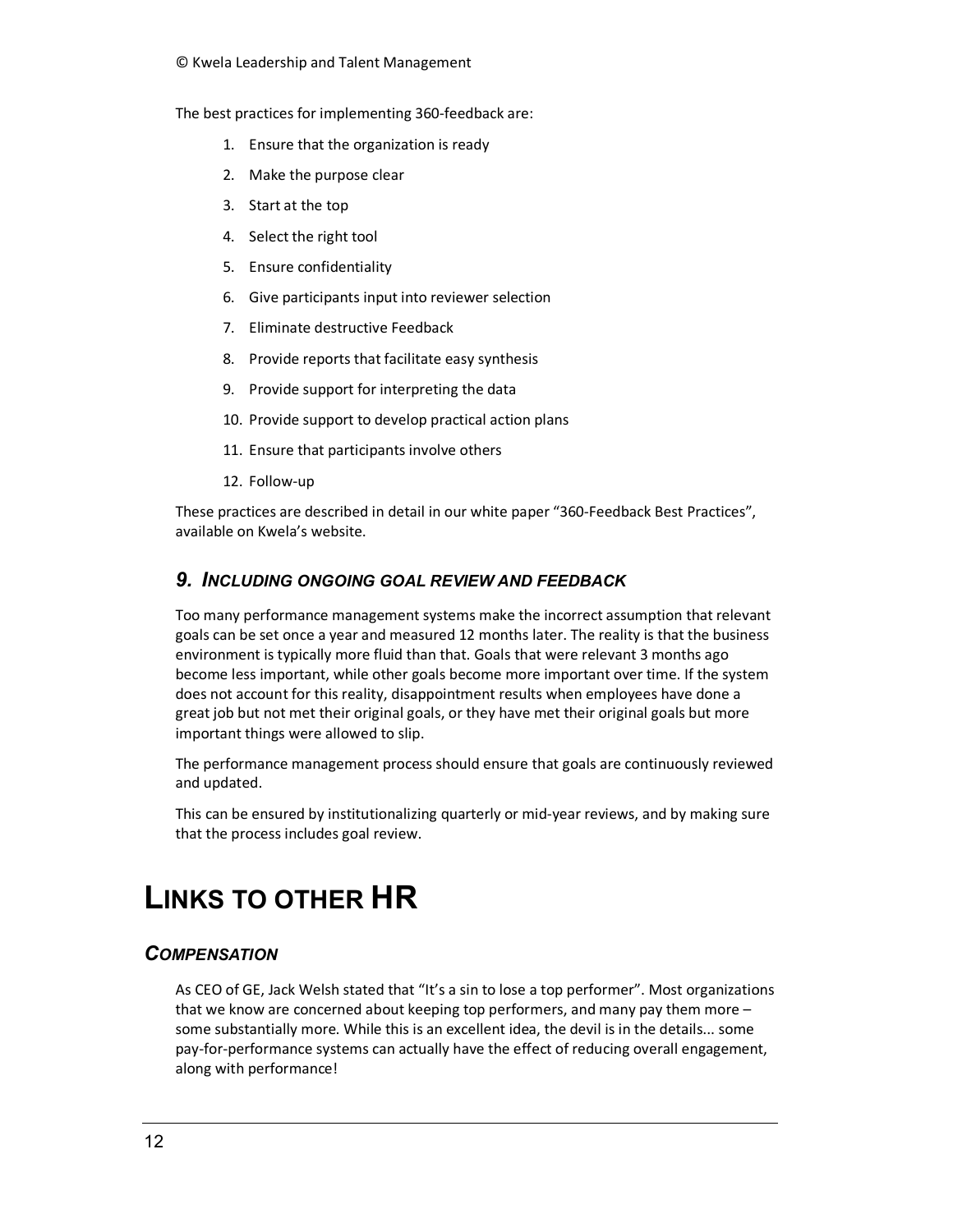- A compensation system is set up that rewards high performers based on a rating (often within a number of pay scales that are set up for various positions/levels)
- At performance management time, the manager assigns a rating to the employee
- The rating determines the salary / merit increase for that employee

At face value the above seems to work, yet when we talk to managers and employees alike that work in these systems, they frequently despise the performance review. It becomes viewed as a burden for both sides, and does little to motivate. Instead the review degenerates into an argument about the rating. Essentially, the tail (compensation) begins to wag the dog (the performance discussion).

We suggest that the performance evaluation, rather than being the single determinant of compensation, be used as just one input instead. Other inputs include cultural fit, risk to lose, future potential, market conditions with respect to pay for a given role, and overall company performance. While this may appear to be partly subjective, keep in mind that any evaluations are partly subjective too.

Direct pay-performance links can work well in:

- Roles requiring mostly individual effort (vs. team)
- Easily measureable & and objective outputs

Some examples where direct links between pay and performance work well include certain sales and professional service delivery roles, provided the above criteria are met.

A word of caution: you will get the behaviour you reward. If you reward individualistic behaviour you will get it – poorly designed pay for performance schemes can lead to competitiveness / reduced synergies between employees that need to work as a team to succeed.

#### *JOB DESCRIPTIONS*

If you have a job description in place, consider reviewing it as part of the performance review. Two key questions to ask are:

- a) How is the employee performing the role as described by the job description?
- b) What changes to the job description might be appropriate to reflect future business needs?

#### *COMPETENCY MODELS*

A good competency model will describe the behaviours that are required by individuals to make the organization successful, and can be used as a basis for performance management. Here is a high-level summary of a general competency model (for leaders):

| <b>Competency</b>         | <b>Explanation</b>                                                                    |
|---------------------------|---------------------------------------------------------------------------------------|
| <b>Customer Relations</b> | The extent to which leaders understand and respond to<br>the needs of their customers |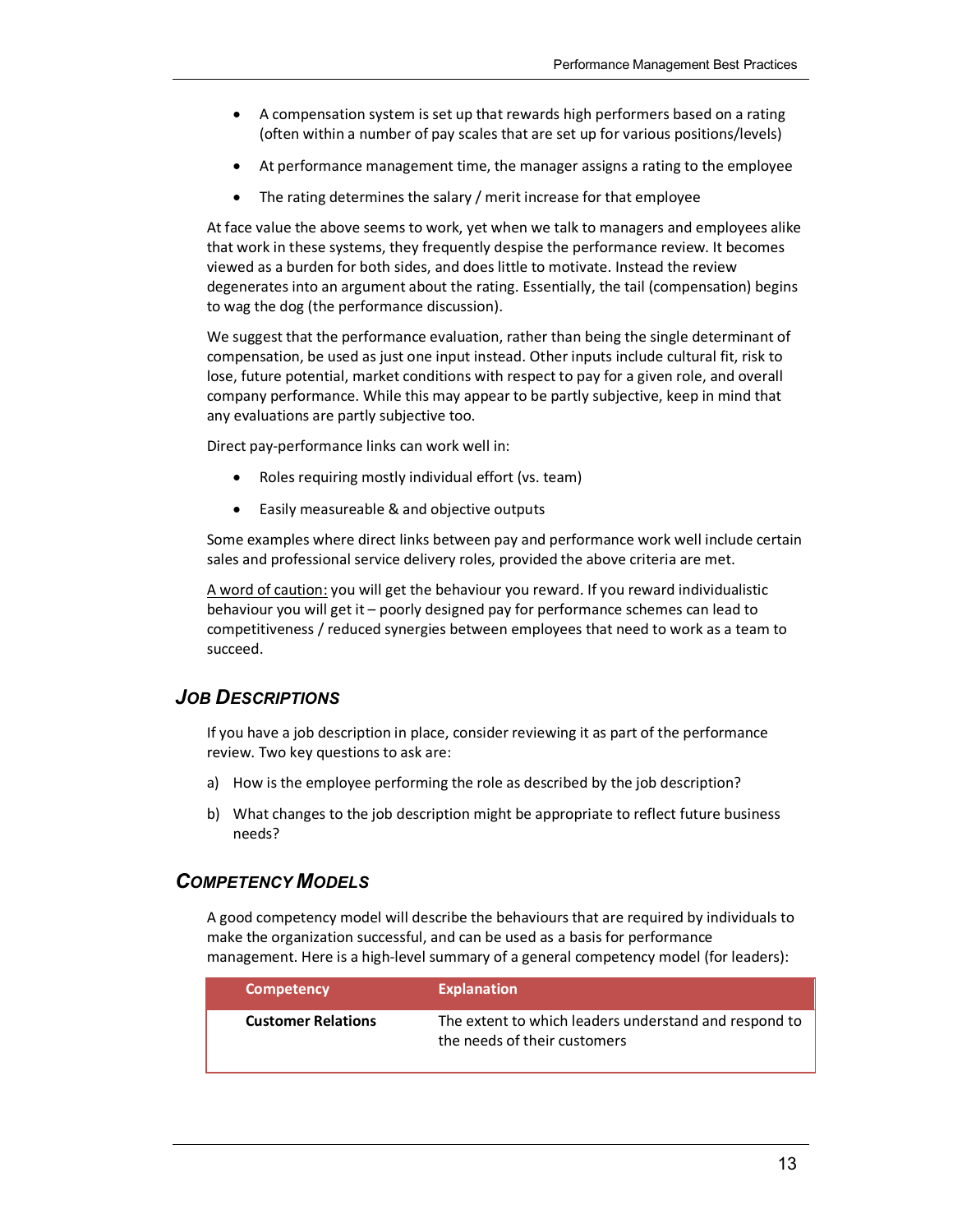| <b>Critical Thinking</b>                                | The extent to which leaders are able to properly<br>diagnose problems and opportunities and develop<br>innovative responses              |
|---------------------------------------------------------|------------------------------------------------------------------------------------------------------------------------------------------|
| <b>Strategic Planning</b>                               | The extent to which leaders are able to think far into<br>the future and develop effective vision and action plans<br>in response        |
| <b>Communications and</b><br><b>Conflict resolution</b> | The ability of leaders to practice effective advocacy and<br>inquiry with others and resolve conflict                                    |
| <b>Influencing without</b><br><b>Authority</b>          | The extent to which leaders are able to influence others<br>towards needed change without reliance on positional<br>power                |
| <b>Teamwork</b>                                         | The extent to which leaders are able to work<br>collaboratively with individuals outside of their<br>immediate area for the greater good |
| <b>Managing People</b>                                  | The ability of leaders to get work done through others                                                                                   |
| <b>Time Management</b>                                  | The ability of leaders to stay organized in terms of<br>management of their time and commitments                                         |
| <b>Personal Growth</b>                                  | The willingness of leaders to invite feedback, learn from<br>mistakes and seek to build their own skills                                 |

## *LEADERSHIP DEVELOPMENT AND SUCCESSION PLANNING*

The ultimate objective of the performance management system is to provide guidance to employees on how to improve. Leadership development programs also do this (from a leadership perspective). In addition, good succession planning systems also provide guidance to high-potentials on the steps they need to take to reach a certain level.

Remember that behaviour change is hard, and people struggle to develop themselves on too many fronts simultaneously. If employees are receiving multiple inputs that relate to development goals, ensure that the most important one is clear.

With respect to succession planning, it also makes sense to make promotion decisions contingent on progress towards development goals, since high potentials will tend to achieve them to a greater extent.